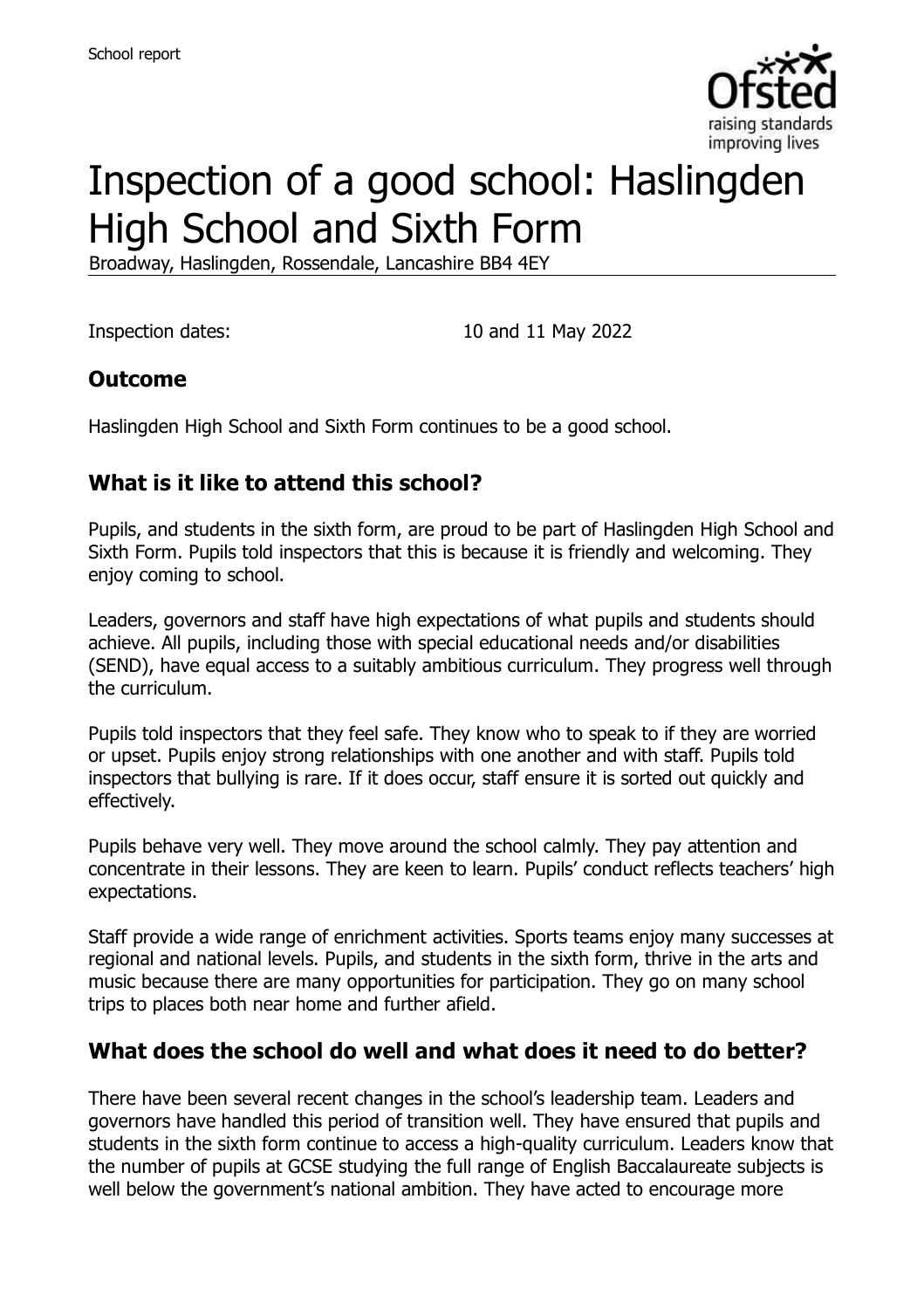

pupils to study modern foreign languages. Students at key stage 5 can choose to study a wide range of courses that meet their diverse interests and needs well. Pupils and students in the sixth form are well prepared for the next stage of their education, employment or training.

Subject leaders have designed their subject curriculums well. They ensure that pupils develop their knowledge in a logical order. Teachers have strong subject knowledge. They present their extensive knowledge to pupils clearly and enthusiastically. Most teachers design learning carefully. They check that pupils have remembered and understood earlier topics before introducing new learning.

Teachers use technology well to enhance pupils' learning. Pupils enjoy taking short tests online. They receive instant feedback on how well they have learned the intended curriculum. This helps pupils remember and understand more. Overall, teachers use a wide range of assessment information well. This enables them to identify misconceptions and adapt the curriculum to address any gaps in pupils' learning.

Pupils behave well. Lessons across the school typically take place without disruption. Leaders study patterns of behaviour and act swiftly if they identify any problems. Students in the sixth form display mature attitudes and are confident and articulate.

Leaders and teachers identify the individual needs of pupils and students with SEND accurately. Leaders ensure that these pupils receive appropriate support. They provide staff with the information that they need to design learning which meets the needs of these pupils. This enables pupils and students with SEND to progress through the same ambitious curriculum as their peers.

Leaders have improved the reading curriculum. Pupils are encouraged to read widely. Leaders identify the specific barriers faced by pupils with insecure reading knowledge. They put effective support in place to help these pupils become more confident and fluent readers. In lessons, pupils learn many examples of subject-specific vocabulary. Teachers model to their pupils how to read with expression and understanding.

At key stage 3, leaders have put an effective personal development curriculum in place. They have ensured that pupils in key stage 4 and students in the sixth form benefit from an effective careers education programme. However, in key stage 4 and the sixth form, some aspects of the personal development curriculum are not taught in sufficient depth or detail. This includes teaching pupils about healthy relationships and consent. This means that some pupils are not as well prepared as they could be for their future lives.

Leaders provide a wide range of opportunities for all pupils, including those in the sixth form, to develop their talents and interests. Pupils benefit from well-equipped facilities for sports, theatre and music. Enthusiastic and experienced teachers encourage wide participation for pupils of all abilities.

Staff appreciate how leaders and governors develop ways to protect them from excessive workload. Governors are well informed about the school. Recently, they have played a crucial role in managing a smooth transition as some senior leaders have retired and new ones have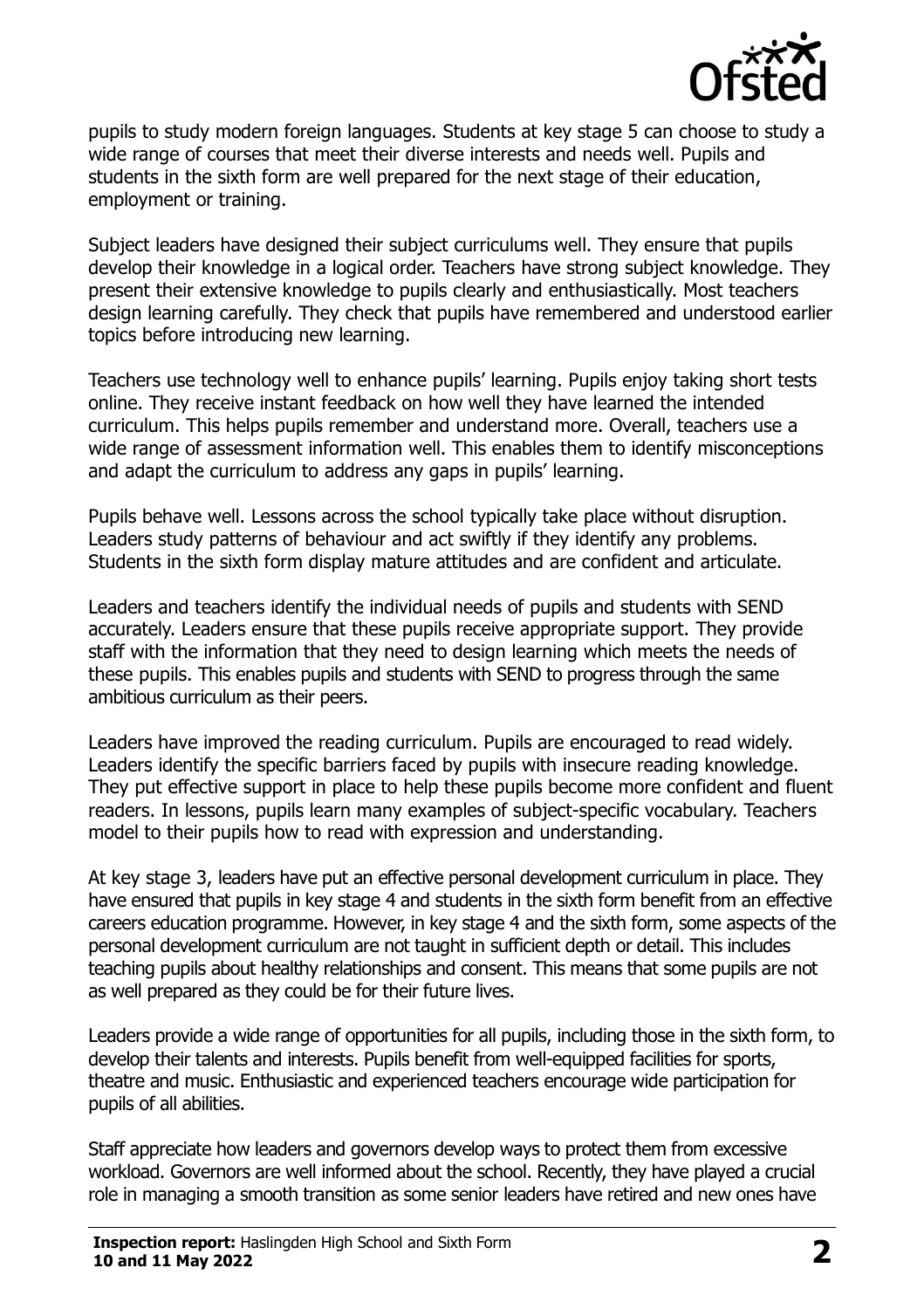

been appointed.

# **Safeguarding**

The arrangements for safeguarding are effective.

There is a strong safeguarding culture across the school. Leaders are well informed about a wide range of safeguarding issues. They ensure that safeguarding training for staff is thorough. As a result, staff know how to identify the signs that may indicate that pupils are at risk of harm. Staff share their concerns in a timely manner. Leaders work well with external agencies to ensure that pupils and their families get the help that they need.

Pupils know how to keep safe either online or in the local community.

# **What does the school need to do to improve?**

# **(Information for the school and appropriate authority)**

■ In key stage 4 and the sixth form, some aspects of the personal development curriculum relating to healthy relationships and consent are not taught in sufficient detail or depth. This means that some pupils and students miss out on opportunities to reflect upon and discuss issues relating to healthy relationships and consent. Leaders should ensure that this area of the curriculum is designed coherently and implemented effectively so that pupils, and students in the sixth form, are better prepared for their future lives.

# **Background**

When we have judged a school to be good, we will then normally go into the school about once every four years to confirm that the school remains good. This is called a section 8 inspection of a good or outstanding school, because it is carried out under section 8 of the Education Act 2005. We do not give graded judgements on a section 8 inspection. However, if we find evidence that a school would now receive a higher or lower grade, then the next inspection will be a section 5 inspection. Usually this is within one to two years of the date of the section 8 inspection. If we have serious concerns about safeguarding, behaviour or the quality of education, we will deem the section 8 inspection as a section 5 inspection immediately.

This is the first section 8 inspection since we judged the school to be good in June 2017.

#### **How can I feed back my views?**

You can use [Ofsted Parent View](https://parentview.ofsted.gov.uk/) to give Ofsted your opinion on your child's school, or to find out what other parents and carers think. We use information from Ofsted Parent View when deciding which schools to inspect, when to inspect them and as part of their inspection.

The Department for Education has further quidance on how to complain about a school.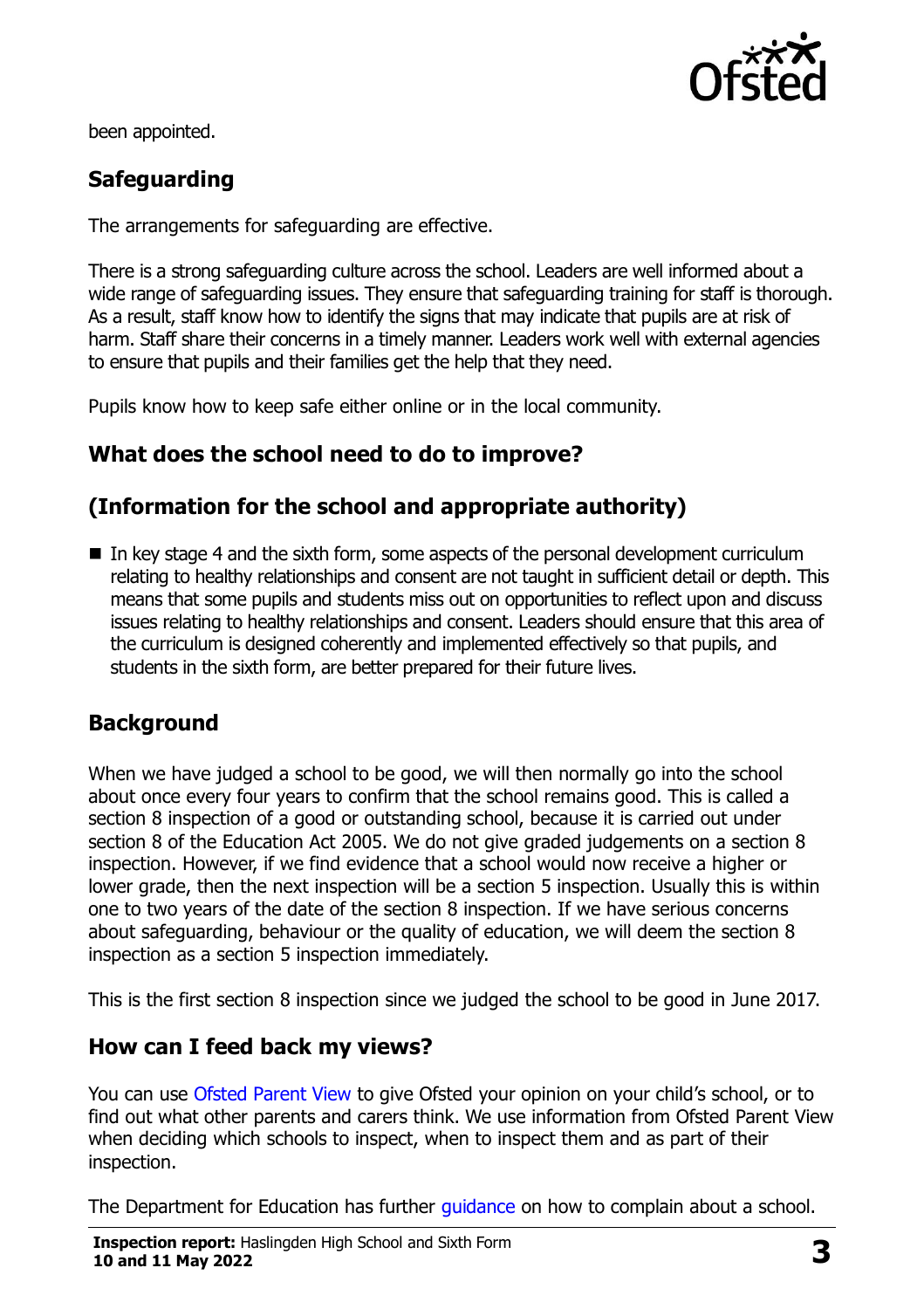

If you are the school and you are not happy with the inspection or the report, you can [complain to Ofsted.](https://www.gov.uk/complain-ofsted-report)

#### **Further information**

You can search for [published performance information](http://www.compare-school-performance.service.gov.uk/) about the school.

In the report, '[disadvantaged pupils](http://www.gov.uk/guidance/pupil-premium-information-for-schools-and-alternative-provision-settings)' refers to those pupils who attract government pupil premium funding: pupils claiming free school meals at any point in the last six years and pupils in care or who left care through adoption or another formal route.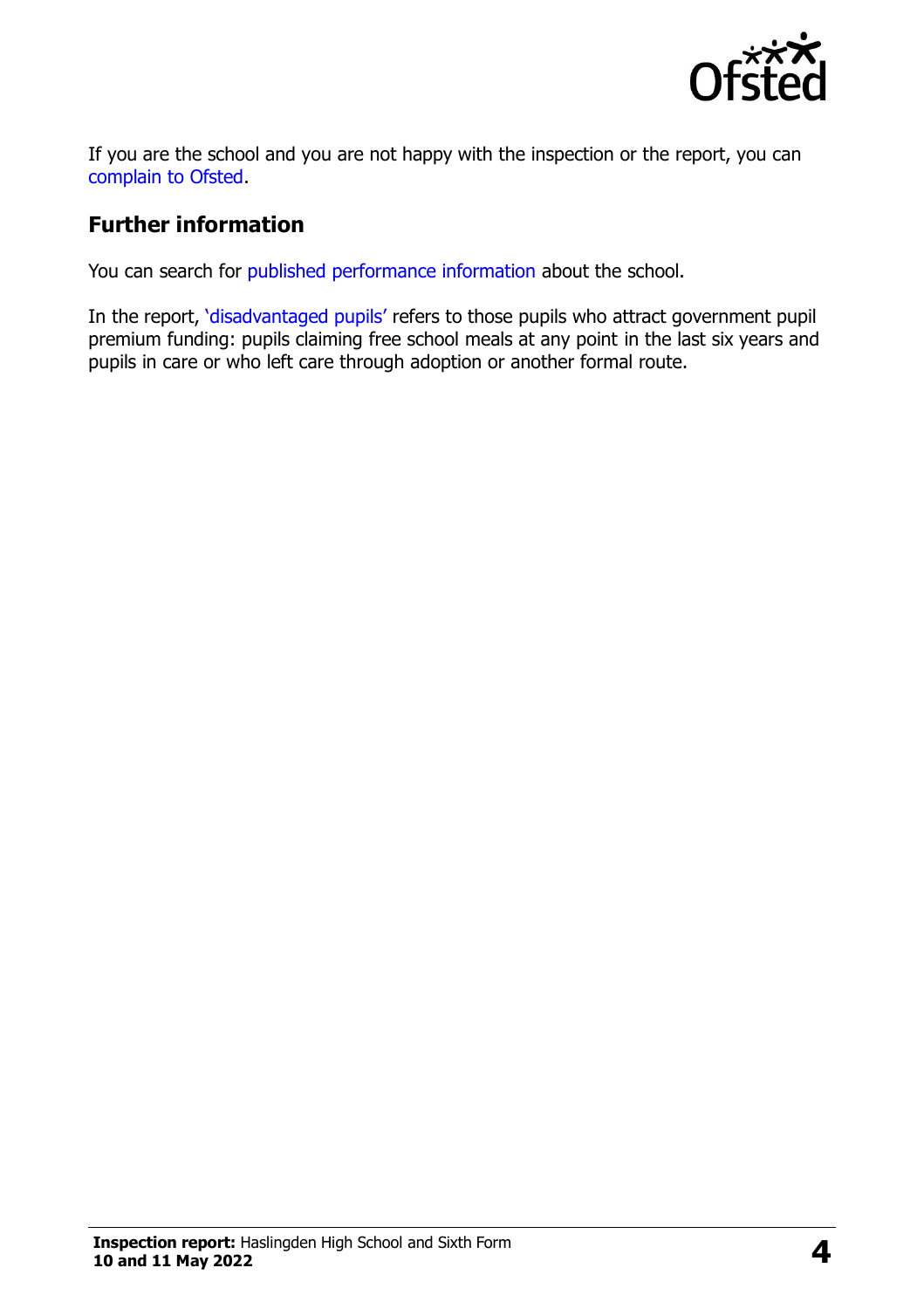

#### **School details**

| Unique reference number                            | 119767                                                            |
|----------------------------------------------------|-------------------------------------------------------------------|
| <b>Local authority</b>                             | Lancashire                                                        |
| <b>Inspection number</b>                           | 10226337                                                          |
| <b>Type of school</b>                              | Secondary comprehensive                                           |
| <b>School category</b>                             | Maintained                                                        |
| Age range of pupils                                | 11 to 18                                                          |
| <b>Gender of pupils</b>                            | Mixed                                                             |
| <b>Gender of pupils in sixth-form</b><br>provision | Mixed                                                             |
| Number of pupils on the school roll                | 1,573                                                             |
| Of which, number on roll in the sixth<br>form      | 236                                                               |
| <b>Appropriate authority</b>                       | The governing body                                                |
| <b>Chair of governing body</b>                     | John Davey                                                        |
| <b>Headteacher</b>                                 | <b>Russell Clarke</b>                                             |
| Website                                            | www.haslingdenhigh.com                                            |
| Date of previous inspection                        | 21 and 22 June 2017, under section 5 of<br>the Education Act 2005 |

# **Information about this school**

- A small number of pupils attend alternative provision at three registered alternative providers.
- The headteacher was appointed in September 2021. He was previously the deputy headteacher. A new deputy headteacher was appointed in September 2021.

# **Information about this inspection**

- This was the first routine inspection that the school received since the COVID-19 pandemic began. Inspectors discussed the impact of the pandemic with leaders and have taken that into account in their evaluation of the school
- Inspectors held meetings with the headteacher, senior leaders and subject leaders.
- The lead inspector met with governors and spoke to a representative of the local authority.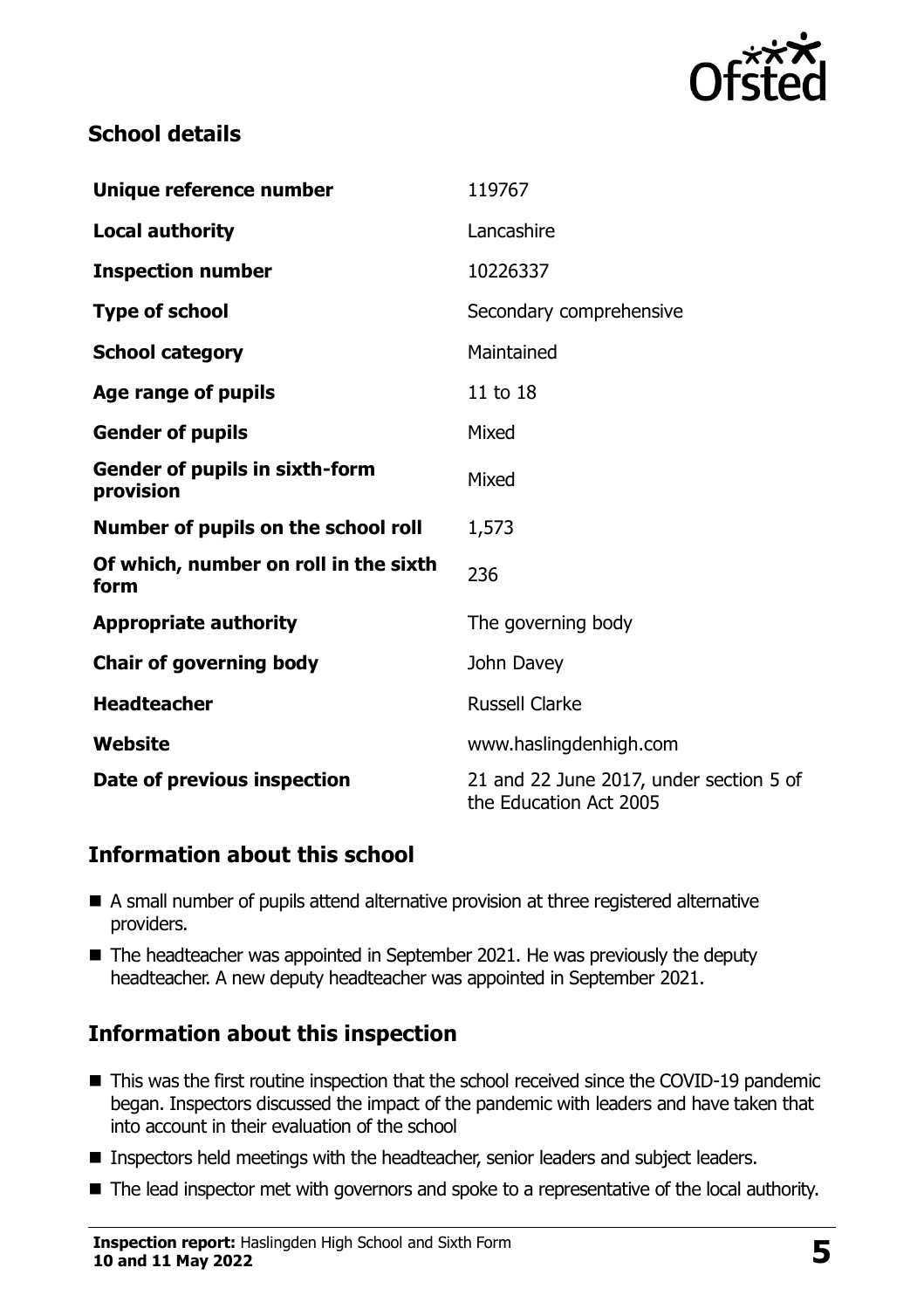

- Inspectors reviewed the school's records of safeguarding checks and referrals to the local authority. Inspectors spoke with staff about how they keep pupils safe. Inspectors also asked the pupils how they keep themselves safe and what to do if they have concerns.
- Inspectors held discussions with staff and considered the responses to Ofsted's online survey for staff.
- Inspectors spoke with pupils and students from all year groups and considered the responses to Ofsted's online survey for pupils.
- Inspectors considered the views of the parents who responded to Ofsted Parent View. This included the free-text responses.
- Inspectors carried out deep dives in English, mathematics, science, modern foreign languages and physical education. Inspectors met with subject leaders, discussed the curriculum, visited lessons, spoke with teachers, spoke with some pupils about their learning and looked at samples of pupils' work.

#### **Inspection team**

| Timothy Gartside, lead inspector | Ofsted Inspector |
|----------------------------------|------------------|
| Steven Caldecott                 | Ofsted Inspector |
| David Woodhouse                  | Ofsted Inspector |